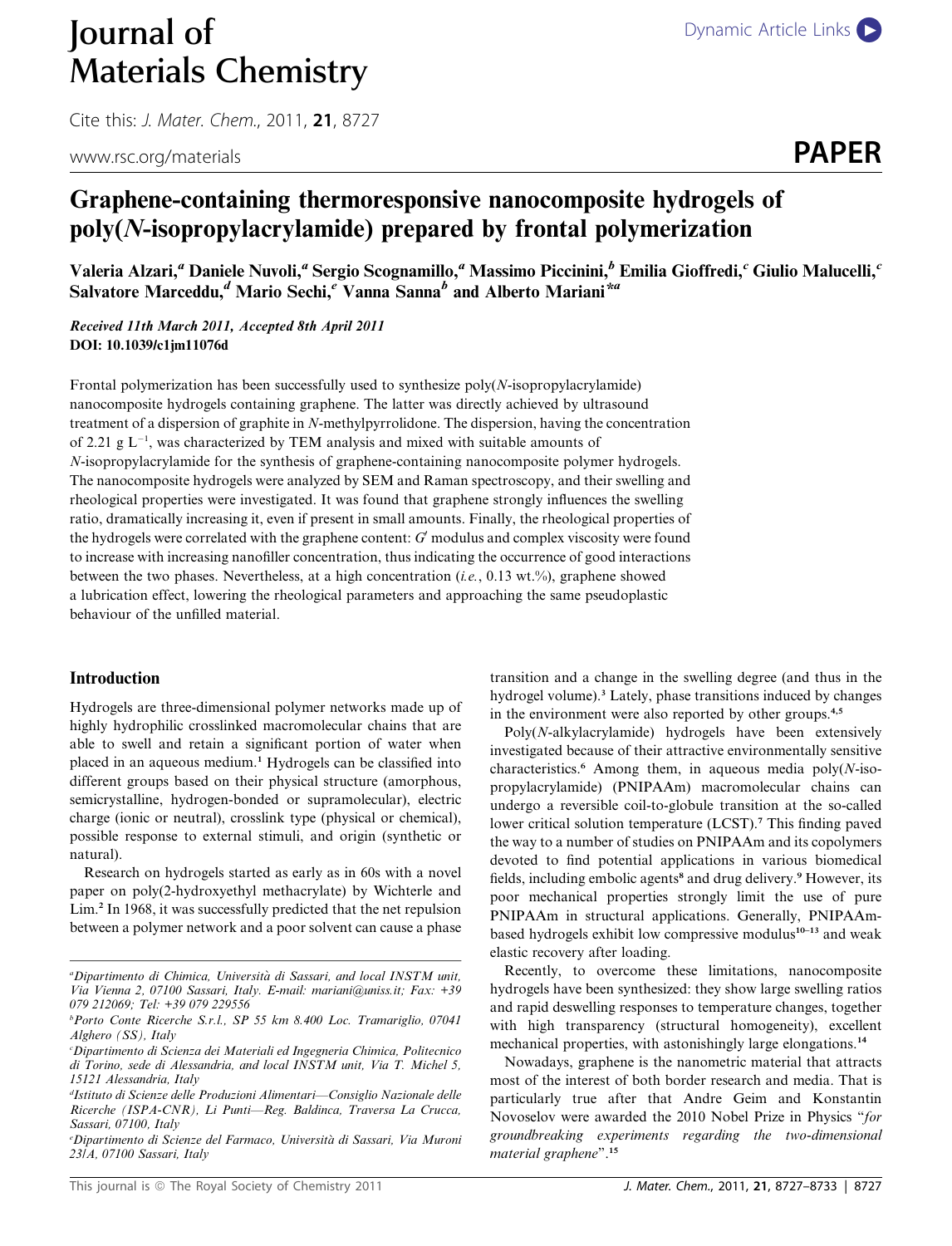A graphene crystal is a two-dimensional layer consisting of  $sp<sup>2</sup>$ hybridized carbon atoms, which are densely packed in a honeycomb crystal lattice. Actually, a graphene sheet is any single layer that, by  $\pi$ -stacking, constitutes graphite, which, in most cases, is the material from which graphene is prepared.

Graphene is predicted to have remarkable features, such as high thermal conductivity, superior mechanical and excellent electronic transport properties.<sup>16–20</sup> These have generated enormous interest for its possible implementation in a myriad of apparatuses<sup>21</sup> including future generations of high speed and radio frequency logic devices, thermally and electrically conducting reinforced nanocomposites, ultra-thin carbon films, electronic circuits, sensors, and transparent and flexible electrodes for displays and solar cells.<sup>22-27</sup>

Graphene has been produced by several routes, including mechanical exfoliation,<sup>15</sup> growth by chemical vapor deposition (of both discrete monolayers onto a substrate and agglomerated powders), $28-31$  epitaxial growth on crystalline silicon carbide, $32-35$ arc discharge,  $36,37$  chemical conversion,  $38,39$  reduction of CO,  $40$ unzipping of carbon nanotubes, $4^{1-43}$  and self-assembly of surfactants.<sup>44</sup> While these approaches can yield a largely defectfree material with exceptional physical properties, current techniques of making powdered samples of graphene do not yield quantities that are large enough for its use as a composite filler.<sup>45</sup> The obtainment of graphene from colloidal suspensions is advantageous in terms of simplicity and high volume production, and could be used for a wide range of applications; in particular, two ways for obtaining graphene by this method can be exploited: chemical modification of graphite (i.e. obtainment of graphite oxide and its reduction after exfoliation)<sup>46</sup> and direct exfoliation without chemical modification in suitable organic solvents<sup>47</sup> or surfactants.<sup>48</sup> To this aim, our research group has recently succeeded in achieving the highest graphene concentration (up to 5.33 mg  $mL^{-1}$ ) reported so far in any medium by simple direct graphite exfoliation in an ionic liquid.<sup>49</sup>

The superior properties of graphene are also reflected in polymer/graphene nanocomposites, which show improved mechanical, thermal, barrier, electrical and flame retardant properties compared to neat polymers.50–52

Starting from the above considerations, we devoted this work to the synthesis of nanocomposite polymer hydrogels containing graphene by exploiting the peculiar features of the frontal polymerization (FP) technique. Extensively studied by our research group, FP allows obtaining the conversion of monomer into polymer with many advantages if compared with the classical polymerization methods: (i) shorter reaction time (a typical FP run takes only a few minutes, whereas classical polymerizations often need hours or days); (ii) low energy consumption (it is a consequence of the fact that the external energy source is applied only in the first instant, whereas in classical polymerization techniques, it is necessary for all the experiment duration); (iii) easy protocols; (iv) materials having better properties in comparison with those obtained with classical polymerization.

After some fundamental works<sup>53,54</sup> a large number of systems have been investigated by this technique, namely: epoxy resins,<sup>55-57</sup> ionic liquids,<sup>58</sup> acrylic monomers,<sup>59,60</sup> glycidyl ethers,<sup>61</sup> 2-hydroxyethyl acrylate,<sup>62</sup> N-methylolacrylamide,<sup>63</sup> epoxy resin/polyurethane networks,<sup>64</sup> polyurethane-nanosilica hybrid nanocomposites,<sup>65</sup> polyvinylpyrrolidone,<sup>66</sup> poly-

(dicyclopentadiene),<sup>67</sup> and quantum dot polymer nanocomposites.<sup>68</sup> We obtained polyurethanes,<sup>69,70</sup> interpenetrating polymer networks,<sup>71</sup> unsaturated polyester/styrene resins,<sup>72</sup> and poly(diurethane diacrylates).<sup>73</sup> We also applied FP for consolidating porous materials;<sup>74–77</sup> furthermore, we prepared polymerbased nanocomposites with montmorillonite<sup>78</sup> and polyhedral oligomeric silsesquioxanes,<sup>79</sup> and synthesized a new class of ionic liquid-based initiators to be used in both classical and frontal radical polymerizations.<sup>80</sup> Recently, we have proposed FP as a new method for developing drug-controlled release systems based on polyacrylamide<sup>81</sup> and for the preparation of  $poly(N, N-1)$ dimethylacrylamide) hydrogels.<sup>82</sup> A comparison between classical polymerization and FP for obtaining hydrogel materials was also carried out.<sup>83,84</sup> Lately, stimuli-responsive hydrogels containing partially exfoliated graphite and thermoresponsive super water absorbent hydrogels of N-isopropyl acrylamide and 3-sulfopropyl acrylate potassium salt were synthesized.85,86 This technique was already exploited for such a purpose by Fang et al.,<sup>87</sup> Tu et al.,<sup>88</sup> and Washington and Steinbock.<sup>89</sup>

In this work we first investigated the preparation of graphenecontaining PNIPAAm hydrogels prepared by FP. The morphologies of the obtained materials were observed through SEM and Raman spectroscopy. In addition, their swelling features and rheological behaviour were investigated and correlated to the nanofiller content.

### Experimental methods

#### **Materials**

 $N$ -Isopropylacrylamide (NIPAAm,  $F_w$  = 113.16, mp = 60–63 °C), triethylene glycol dimethacrylate (TGDMA,  $F_w = 286.32$ ), N-methylpyrrolidone (NMP,  $F_w = 99.13$ , bp = 202–204 °C,  $d =$  $1.028$  g mL<sup>-1</sup>) and graphite were purchased by Sigma-Aldrich and used as received. Aliquat Persulfate (APS) was synthesized by us according to the method reported in the literature.<sup>90</sup>

#### Graphene stock dispersion in NMP

5.0 g of graphite dispersed in 100 g of NMP were introduced in a 250 mL flask; the mixture was sonicated in an ultrasonic bath at room temperature for 24 h. Then, the dispersion was centrifuged for 30 min at 4000 rpm, and the residual solid graphite was removed. The concentration, calculated by gravimetry after filtration through polyvinylidene fluoride filters (pore size 0.22  $\mu$ m), was found to be equal to 2.21 g L<sup>-1</sup>.

#### Synthesis of poly(NIPAAm) hydrogels

In order to prepare hydrogels containing various amounts of graphene, the above stock dispersion was properly diluted with suitable amounts of NMP and the resulting actual graphene concentrations were determined by UV-VIS spectroscopy. The desired quantities of NIPAAm were added to the obtained graphene dispersion and the new resulting mixture was sonicated for 15 min. Then, the crosslinker TGDMA (2.5 mol% with respect to the molar concentration of NIPAAm) and the initiator APS (0.5 mol% with respect to the molar concentration of NIPAAm) were added. The investigated formulations are collected in Table 1.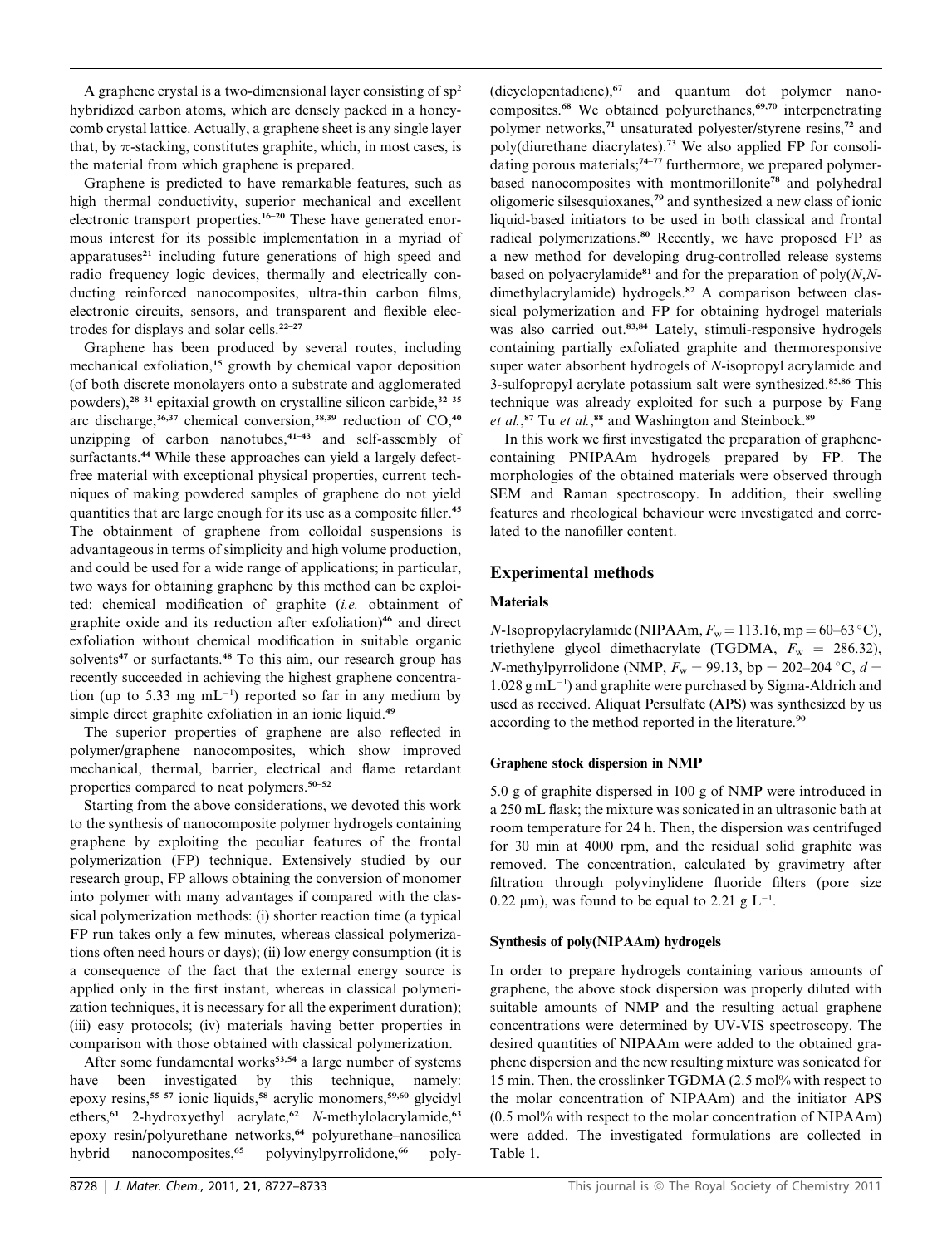| Sample | Graphene concentration<br>in $NMP/g L^{-1}$ | Graphene concentration<br>in NIPAAm $(wt\%)$ | $T_{\rm max}/\text{C}$ | $V_f$ /cm min <sup>-1</sup> |
|--------|---------------------------------------------|----------------------------------------------|------------------------|-----------------------------|
| 3.1    | $\theta$                                    | $\mathbf{0}$                                 | 157                    | 0.85                        |
| 4.2    | 0.017                                       | 0.0010                                       | 161                    | 0.85                        |
| 4.1    | 0.041                                       | 0.0020                                       | 158                    | 0.80                        |
| 17.5   | 0.055                                       | 0.0030                                       | 157                    | 0.75                        |
| 4.3    | 0.075                                       | 0.0050                                       | 158                    | 0.80                        |
| 17.4   | 0.11                                        | 0.0070                                       | 154                    | 0.75                        |
| 17.3   | 0.22                                        | 0.010                                        | 154                    | 0.75                        |
| 4.5    | 0.28                                        | 0.020                                        | 162                    | 0.85                        |
| 17.2   | 1.10                                        | 0.070                                        | 154                    |                             |
| 17.1   | 2.21                                        | 0.13                                         | 157                    |                             |

Table 1 Samples synthesized in the present work with the indication of graphene concentration in both NMP (after dilution of the stock dispersion) and NIPAAm (before polymerization), and their front temperature and velocity

Classical polymerization. A common test tube (inner diameter  $= 1.5$  cm, length  $= 16$  cm) was filled with the reacting mixture (Table 1). The polymerization was performed by keeping the tube immersed in an oil bath at  $80^{\circ}$ C for 1 hour.

**Frontal polymerization.** A common test tube (inner diameter  $=$ 1.5 cm, length  $= 16$  cm) was filled with the same reacting mixtures as above (Table 1). A K-type thermocouple was located at about 1 cm from the bottom of the tube and connected to a digital temperature recorder (Delta Ohm 9416,  $\pm 1.0$  °C), to record the front temperature,  $T_{\text{max}}$ . FP started by heating the external wall of the tube in correspondence of the upper surface of the monomeric mixture. The position of the front (easily visible through the glass wall of test tubes) against time was also monitored in order to determine the front velocity,  $V_f$ . The  $T_{\text{max}}$ and  $V_f$  reproducibility was always within  $\pm 2\%$  and  $\pm 0.5$  mm, respectively.

Then, the polymerized samples were washed with water. The NMP/water mixtures resulting from this washing were filtered through polyvinylidene fluoride filters (pore size  $0.22 \mu m$ ) and weighed in order to check whether some of the previously dispersed graphene was extracted from the obtained polymer hydrogels. In all cases, no solid residue was found thus confirming that the actual graphene concentration in the polymer samples is that resulting from the initial dispersion in NMP and the following addition of reactants. Eventually, the polymer hydrogels were allowed to equilibrate in water for swelling studies.

#### Characterization

The graphene stock dispersion in NMP was analyzed by UV-VIS spectroscopy, using a Hitachi U-2010 spectrometer (1 mm cuvette) following the method described in the literature.<sup>48</sup> Namely, a calibration line for graphene concentration was used, at a wavelength of 660 nm. The calculated absorption coefficient was  $1602 \text{ mL mg}^{-1} \text{ m}^{-1}$ . This was used for determining the actual graphene concentrations in any diluted dispersion derived from the stock one.

After freeze-drying, the hydrogel morphology was studied by a ZEISS DSM 962 CSEM scanning electron microscope. Prior to examination, all the samples were fractured in liquid nitrogen and the fractured surface was coated with gold. The samples were

This journal is © The Royal Society of Chemistry 2011 **Society** 2011 J. Mater. Chem., 2011, 21, 8727–8733 | 8729

also characterized by using an Environmental SEM ZEISS EVO LS10 instrument.

TEM images were taken with a ZEISS EM 109 transmission electron microscope, operated at 80 kV. Samples for TEM analysis were prepared by drop-casting a few millilitres of dispersion onto copper grids coated with a pure film of Formvar/ carbon (300 mesh).

Raman analysis was performed with a Bruker Senterra Raman microscope, using an excitation wavelength of 532 nm at 5 mW. The spectra were acquired by averaging five acquisitions of 5 seconds with a  $50 \times$  objective.

To determine the swelling ratio (SR%) and the critical solution temperature of hydrogels, all samples were immersed and equilibrated in water, and heated from 5 to 41  $\degree$ C (heating rate:  $1 \degree$ C/12 h). SR% was calculated by using the following equation:

$$
\text{SR}\% = \frac{M_\text{s}-M_\text{d}}{M_\text{d}} \times 100
$$

where  $M_s$  and  $M_d$  are the hydrogel masses in the swollen and in the dry state, respectively. LCST was determined as the inflection of the curves obtained by interpolating SR% experimental data, which were elaborated by using ORIGIN 6.0 software.

Thermal characterization of all samples was performed by DSC analysis by using a Q100 Waters TA Instruments calorimeter, with a TA Universal Analysis 2000 software.

Rheological measurements were carried out on a straincontrolled rheometer (ARES, TA Instruments Inc., Waters LLC) with a torque transducer range of 0.2–2000 gf cm, using 25 mm parallel plates geometry. The rheometer was equipped with a convection oven in compressed air for temperature control. In order to determine the linear viscoelastic range, strain sweep tests were used within  $0.02-1\%$  strain at 25 °C and 1 rad s<sup>-1</sup>. Thus, frequency sweep tests were carried out in the linear viscoelastic region for all the samples, at  $25 \text{ °C}$ ,  $0.1-100$  rad s<sup>-1</sup>,  $0.05\%$  strain. In order to assure reproducibility, at least 4 measurements were performed on each sample.

#### Results and discussion

Before performing all polymerization runs, the graphene formation was confirmed by electron microscopy. Namely, Fig. 1 shows some graphene sheets in the NMP dispersion as evidenced by TEM analysis. Graphene formation is also confirmed by Raman spectroscopy, which is the most commonly used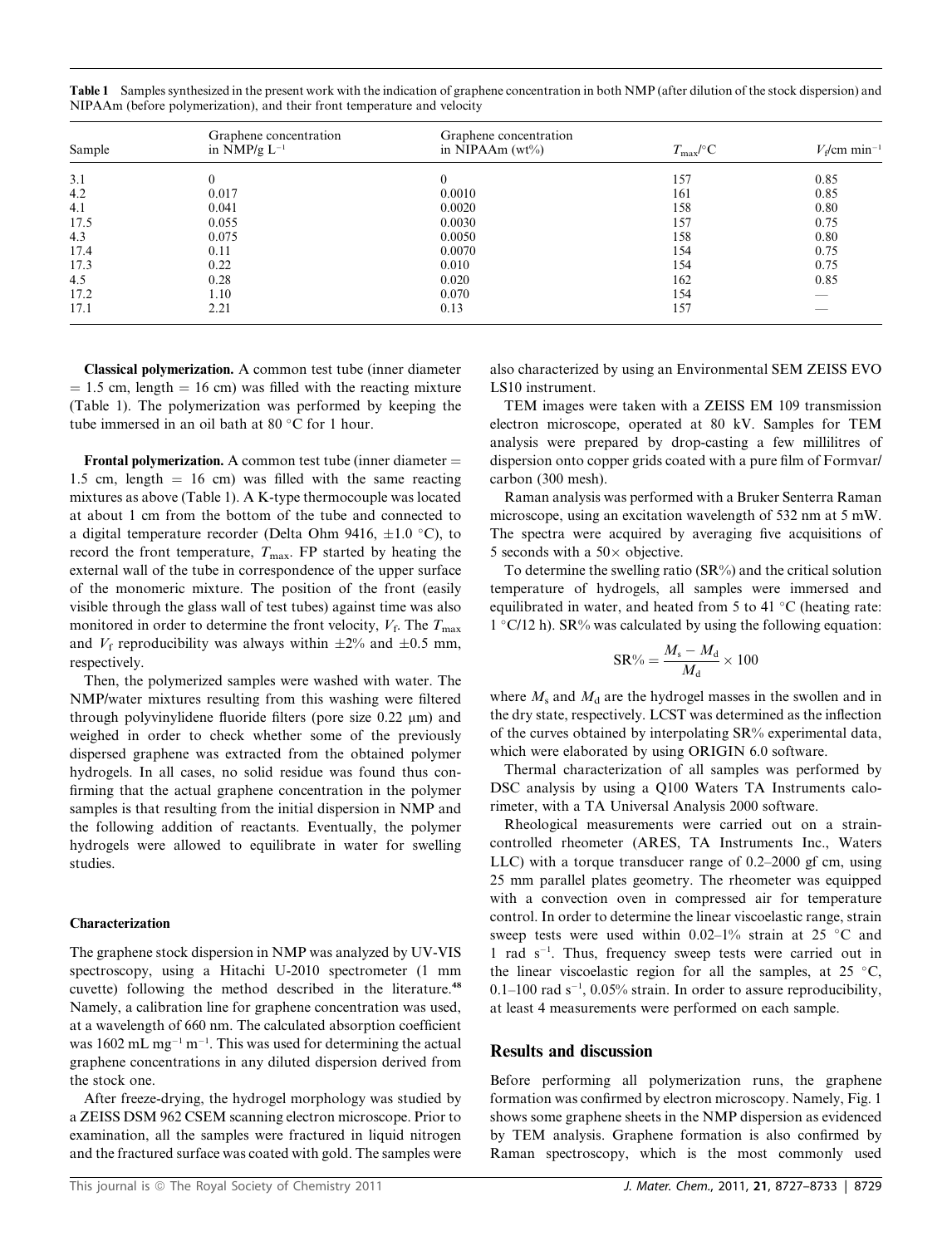

Fig. 1 TEM images showing some graphene sheets found in the stock NMP dispersion (concentration 2.21  $g L^{-1}$ ).

analytical technique for assessing the presence of graphene and it allows the identification of single layer, bilayer, and few layer graphene flakes.<sup>91</sup>

Fig. 2 shows the spectra of graphite (bottom) and graphene (top) obtained after filtration of its dispersion in NMP. The presence of graphene is clearly visible by comparing the 2D band: in graphite it consists of two components and is upshifted to  $2716$  cm<sup>-1</sup>. Moreover, the disorder-related D band at 1350 cm<sup>-1</sup> is higher in graphene. It should be highlighted that the highest graphene concentration in NMP used in this work was equal to 2.21 g  $L^{-1}$ , which is also the highest reported so far in this solvent,<sup>92</sup> and is the second reported so far after that obtained in an ionic liquid.<sup>49</sup> Actually, if compared with the method reported by Khan et al.,<sup>92</sup> there are some differences. In particular, while these authors used a starting graphite concentration of 3.3 g  $L^{-1}$ , we used the much larger value of 51 g  $L^{-1}$ .

A preliminary study was carried out in order to establish whether FP and classical polymerization give rise to actual graphene-based nanocomposites, thus avoiding the possible re-stacking of the sheets to graphite. As can be clearly seen in Fig. 3a, the sample obtained through the classical method is inhomogeneous and shows aggregates visible even to the naked eye; this is a clear evidence that graphene is not stable in the new



Fig. 2 Raman spectra of graphene obtained after filtration of NMP dispersion (top) and pristine graphite (bottom).



Fig. 3 Photographs of two polymer hydrogels obtained by the same dispersion of graphene in NIPAAm  $(0.13 \text{ wt\%})$ : (a) classically polymerized sample (graphene reaggregated); (b) FP sample (graphene is still homogeneously dispersed; little black spots are small bubbles).

polymerizing medium, giving rise to non-nanometric graphite flakes. At variance, the sample prepared by FP is highly homogeneous (Fig. 3b). This result, which is analogous to that previously reported by Pojman et al. by dispersing a salt into a monomer,<sup>93</sup> is due to the fast conversion reaction of monomer into polymer that characterizes the FP technique, which limits or avoids the occurrence of phase separation that is thermodynamically favoured when a solute is stable in the monomer but is not in the corresponding polymer.

For this reason, the pursuing of the work was focused only on the investigation of the FP samples.

As can be seen in Table 1,  $T_{\text{max}}$  and  $V_f$  values remain almost constant as the graphene concentration increases, namely at about 158  $\pm$  4 °C and 0.80  $\pm$  0.05 cm min<sup>-1</sup> respectively.

Fig. 4 shows the Raman spectra of the neat PNIPAAm (sample 3.1, solid line) and of the PNIPAAm nanocomposite containing 0.13 wt% of graphene (sample 17.1, dash-dotted line) in the 1000–1800 cm<sup>-1</sup> and 2500–2800 cm<sup>-1</sup> spectral ranges; spectra are normalized on the PNIPAAm band peaked at  $1455$  cm<sup>-1</sup>. As can be clearly seen, the characteristic peaks of graphene are present:<sup>91,94,95</sup> the G band at  $\sim$ 1579 cm<sup>-1</sup>, the 2D band at  $\sim$ 2716 cm<sup>-1</sup>, and the disorder-related D peak at  $\sim$ 1350 cm<sup>-1</sup>. The G peak evidences a shoulder at about



Fig. 4 Raman spectra of neat PNIPAAm used as a blank (sample 3.1, solid line) and PNIPAAm nanocomposite containing 0.13 wt% of graphene (sample 17.1, dash-dotted line).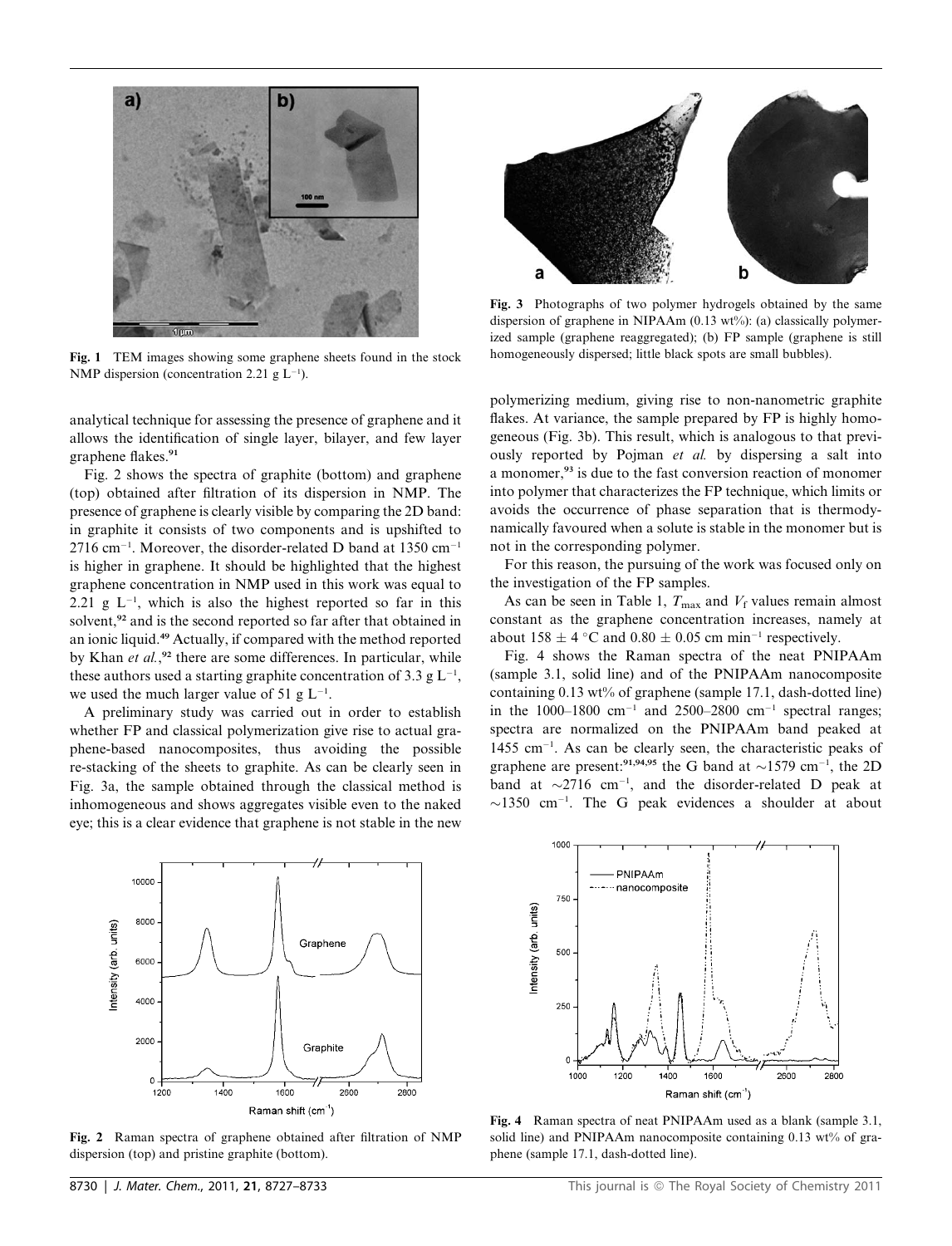

Fig. 5 SR% as a function of temperature for some selected samples (see Table 1 for compositions).

 $1630 \text{ cm}^{-1}$ , which is mainly due to water bending mode. The shape of the 2D band is characteristic of less-than-five-layer graphene.<sup>91</sup>

SR% vs. temperature for hydrogels containing different amounts of graphene is reported in Fig. 5. To make the graph more readable, only the curves of some selected samples covering the entire range of graphene concentrations (from 0 to 0.13 wt%) are reported.

The SR% at the lowest temperatures (5–6  $\degree$ C) clearly shows the influence of the graphene amount on the swelling properties; in particular, SR% increases as graphene concentration increases, from 837% for the neat polymer to 1260% for the nanocomposite hydrogel containing the highest concentration of graphene  $(0.13 \text{ wt\%})$ . However, a sharp difference between the neat sample and all the nanocomposites is clearly evident also for the minimum graphene concentration. This difference disappears as the temperature rises beyond LCST (located at  $ca. 27-28$  °C), after which all trends superimpose as a result of deswelling. It is worthy to note that graphene does not influence the LCST of hydrogels but only their swelling capacity, increasing it.

A morphological characterization on hydrogels was done through environmental SEM (E-SEM). The image displayed in Fig. 6 evidences the presence of small particles of graphene  $\leq$ 1  $\mu$ m) uniformly dispersed in the polymer matrix of the sample 4.5, containing 0.02 wt% of graphene.

Since the typical hydrogel porous morphology is not visible because of the vacuum conditions under which the experiment was performed, high vacuum SEM analyses on freeze-dried samples were also carried out.

Fig. 7 shows that the above sample 4.5 is characterized by a sponge-like architecture, with pore diameters at a micrometric level. At variance to the aforementioned E-SEM analysis, by this technique graphene is not visible because of the homogenization due to the metallization that precedes sample characterization.

It is noteworthy that the hydrogel porous structure was not found to be influenced by the graphene content in the dispersion.

Fig. 8 plots the storage modulus  $G'$  as a function of frequency for some of the hydrogels investigated. First of all, it is worthy to mention that the unfilled sample (3.1) shows a typical elastic response, due to the presence of a plateau, typically found in cross-linked materials.<sup>96</sup> When graphene is added to the hydrogel, such plateau tends to disappear, thus indicating that the material behaviour is closer to that of a thermoplastic polymer,



Fig. 6 E-SEM micrograph of the sample 4.5 (0.02 wt% of graphene).

rather than to a thermoset one. In addition, by taking into account the sample with the highest filler content (sample 17.1, graphene concentration  $0.13 \text{ wt\%}$ , the viscoelastic behaviour changes again, approaching that of the unfilled hydrogel.

By comparing the samples with different filler contents, it can be observed that  $G'$  increases up to a maximum value (see sample 17.3, graphene concentration 0.01 wt%) and then abruptly slows down: this behaviour is a first clear indication of a lubrication effect exerted by graphene sheets.

The complex viscosity curves are plotted in Fig. 9. They further confirm the results already discussed for  $G'$  and in particular the lubrication effect of graphene when present at high concentration: indeed, the complex viscosity tends to increase for samples 17.5 and 17.3 with respect to the unfilled counterpart,



Fig. 7 SEM images of the sample 4.5 (0.02 wt% of graphene).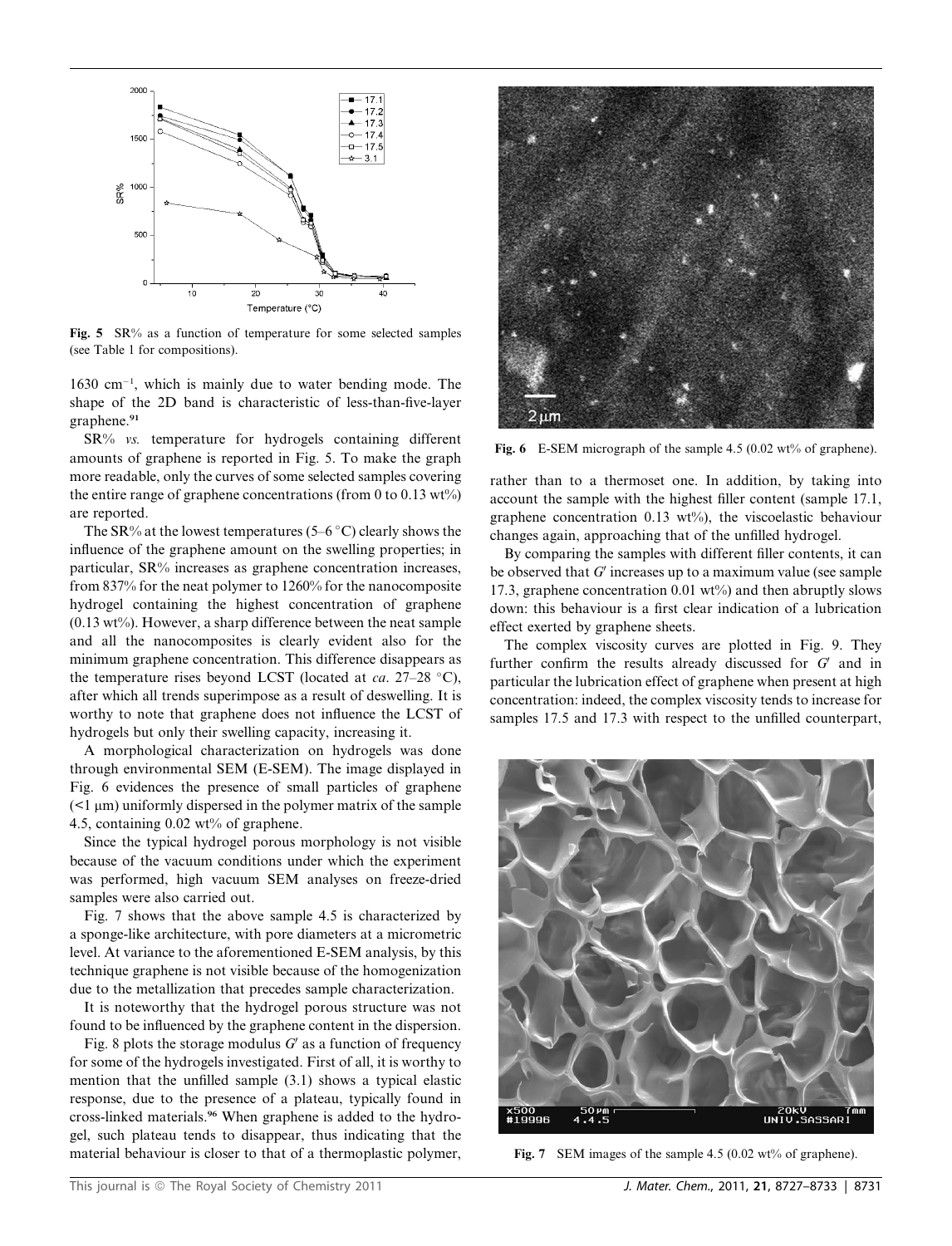

Fig. 8 Modulus  $G'$  as a function of frequency for some investigated hydrogels (see Table 1 for compositions).



Fig. 9 Viscosity as a function of frequency for some investigated hydrogels (see Table 1 for compositions).

due to the presence of solid filler lamellae. As already evidenced, a further increase of the filler content, acting as a lubricant for the sliding of the sheets, results in a significant decrease of viscosity.

We exploited the complex viscosity curves for assessing the viscoelastic parameters of the materials under study.<sup>96</sup> To this aim, we determined the slope of the regression lines, which were used for interpolating viscosity data, together with their intercept on the Y axis  $(\eta^*)$ : the former gives an indication of a non-Newtonian behaviour of the material, the latter represents the resistance to flow. The obtained values, collected in Table 2, further confirm the previously reported conclusions. The most interesting result concerns the viscoelastic behaviour of sample

Table 2 Viscoelastic parameters of some investigated hydrogels (see Table 1 for compositions)

| Sample | Slope    | Non-Newtonian<br>behaviour | Intercept | Fluidity of the<br>system <sup><math>a</math></sup> (%) |
|--------|----------|----------------------------|-----------|---------------------------------------------------------|
| 3.1    | $-0.948$ | Pseudoplastic              | 2467      |                                                         |
| 17.5   | $-0.875$ | Less pseudoplastic         | 2492      | $-1$                                                    |
| 17.3   | $-0.853$ | Less pseudoplastic         | 3145      | $-28$                                                   |
| 17.1   | $-0.925$ | Pseudoplastic              | 1538      | $+38$                                                   |
|        |          |                            |           |                                                         |

<sup>*a*</sup> With respect to the unfilled sample.

17.1, which exhibits the same pseudoplastic behaviour of the unfilled hydrogel, but is characterized by higher fluidity.

Finally, a DSC characterization was performed on the dried samples. All materials exhibit a glass transition temperature at ca. 139.5 °C independently of the graphene content.

#### **Conclusions**

In this work, the first nanocomposite polymer hydrogel containing graphene was obtained. This result was achieved thanks to the use of frontal polymerization, which allows fast conversion of monomer into polymer. Indeed, when the classical technique was used, graphene reaggregated to graphite flakes.

It should be highlighted that the highest graphene concentrations in NMP reported so far were achieved by simple graphite sonication without any chemical modification of the latter.

It was found that even small amounts of this nanofiller strongly influence the swelling behaviour of the hydrogel, by dramatically increasing it. On the other hand, LCST was not affected by the presence of graphene.

The nanocomposite hydrogels showed a particular rheological behaviour:  $G'$  modulus and complex viscosity were found to increase by increasing the graphene content; in spite of the reinforcing effect exerted by the nanofiller, its highest content promoted a significant decrease of these two parameters, since it acted as a lubricant for the sliding of the sheets, thus approaching the same pseudoplastic behaviour of the unfilled material.

#### **References**

- 1 N. A. Peppas, in Hydrogels in Medicine and Pharmacy, CRC Press, Boca Raton, Florida, 1986, vol. 1.
- 2 O. Wichterle and D. Lim, Nature, 1960, 185, 117.
- 3 K. Dusek and D. Patterson, J. Polym. Sci., Part A-2, 1968, 6(7), 1209. 4 T. Tanaka, I. Nishio, S. T. Sun and S. Ueno-Nishio, Science, 1982,
	- 218(4571), 467.
- 5 S. Hirotsu, J. Appl. Phys., 1985, 24, 388.
- 6 M. Shibayama, M. Morimoto and S. Nomura, Macromolecules, 1994, 27, 5060.
- 7 X. Z. Zhang, Y. Y. Yang, T. S. Chung and K. X. Ma, Langmuir, 2001, 17, 6094.
- 8 X. Li, W. Liu, G. Ye, B. Zhang, D. Zhu, K. Yao, Z. Liu and X. Sheng, Biomaterials, 2005, 26(34), 7002.
- 9 X. Z Zhang, L. P. Jo and C. C. Chu, Biomaterials, 2005, 26(16), 3299.
- 10 E. Ho, A. Lowman and M. Marcolongo, Biomacromolecules, 2006, 7, 3223.
- 11 W. F. Lee and Y. C. Yeh, Eur. Polym. J., 2005, 41, 2488.
- 12 S. Ohya and T. Matsuda, J. Biomater. Sci., Polym. Ed., 2005, 16(7), 809.
- 13 T. Serizawa, K. Wakita, T. Kaneko and M. Akashi, J. Polym. Sci., Part A: Polym. Chem., 2002, 40, 4228.
- 14 K. Haraguchi, R. Farnworth, A. Ohbayashi and T. Takehisa, Macromolecules, 2003, 36, 5732.
- 15 K. S. Novoselov, A. K. Geim, S. V. Morozov, D. Jiang, Y. Zhang, S. V. Dubonos, I. V. Grigorieva and A. A. Firsov, Science, 2004, 306, 666.
- 16 R. D. Dreyer, S. Park, C. W. Bielawski and R. S. Ruoff, Chem. Soc. Rev., 2010, 39, 228.
- 17 G. X. Wang, J. Yang, J. Park, X. L. Gou, B. Wang, H. Liu and J. Yao, J. Phys. Chem. C, 2008, 112, 8192.
- 18 G. Wang, X. Shen, B. Wang, J. Yao and J. Park, Carbon, 2009, 47, 1359.
- 19 X. Li, X. Wang, L. Zhang, S. Lee and H. Dai, Science, 2008, 319, 1229.
- 20 P. Blake, P. D. Brimicombe, R. R. Nair, T. J. Booth, D. Jiang, F. Schedin, L. A. Ponomarenko, S. V. Morozov, H. F. Gleeson, E. W. Hill, A. K. Geim and K. S. Novoselov, Nano Lett., 2008, 8, 1704.
- 21 M. J. Allen, V. C. Tung and R. B. Kaner, Chem. Rev., 2010, 110, 132.